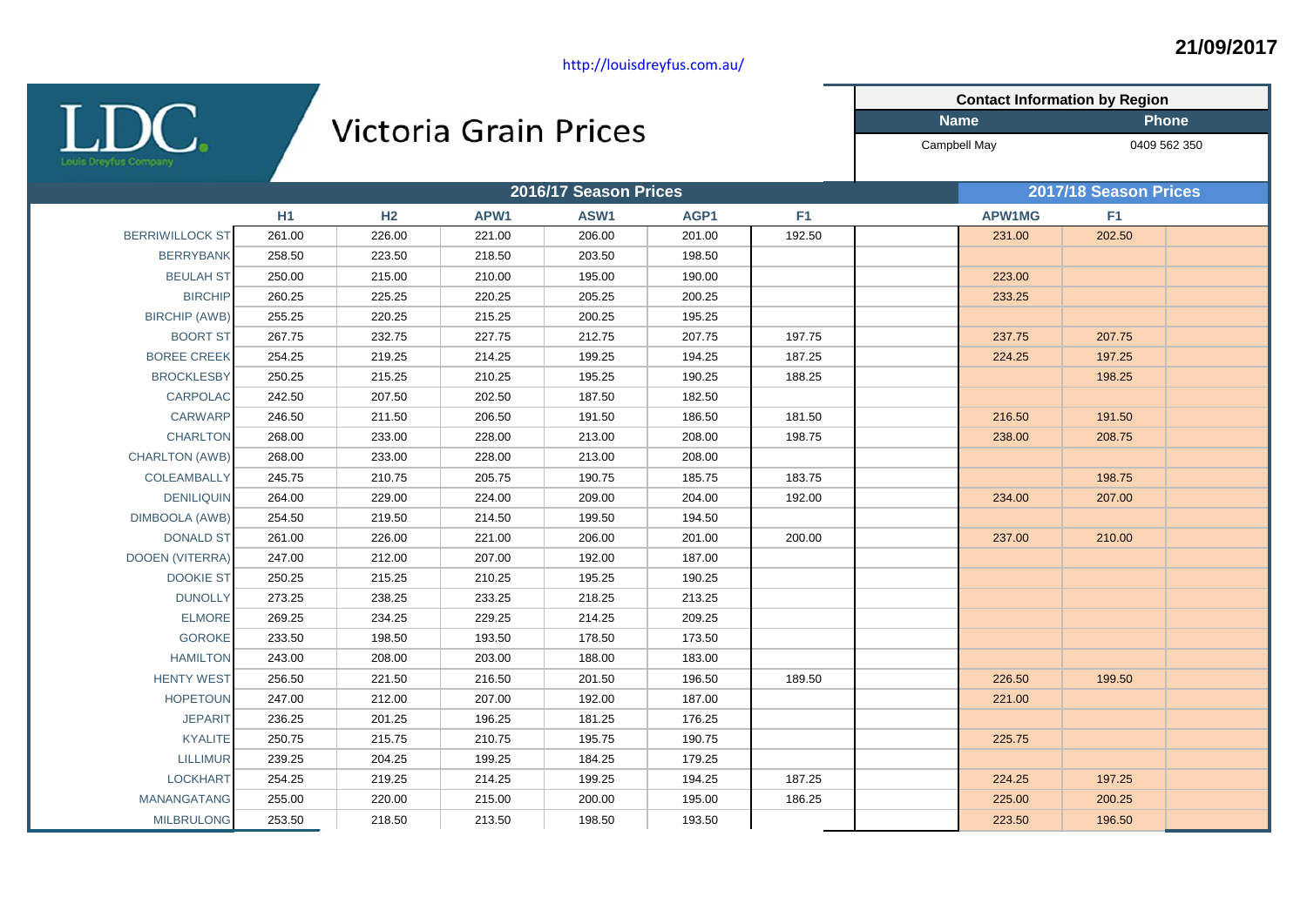$\underset{\text{the second step of } }{\text{LDC}}$ 

## Victoria Grain Prices

**Name Phone Contact Information by Region**

Campbell May 0409 562 350

|                        | 2016/17 Season Prices |                |        |        |        |                | 2017/18 Season Prices |                |  |
|------------------------|-----------------------|----------------|--------|--------|--------|----------------|-----------------------|----------------|--|
|                        | H1                    | H <sub>2</sub> | APW1   | ASW1   | AGP1   | F <sub>1</sub> | <b>APW1MG</b>         | F <sub>1</sub> |  |
| <b>MITIAMO</b>         | 270.50                | 235.50         | 230.50 | 215.50 | 210.50 |                |                       |                |  |
| <b>MURCHISON EAST</b>  | 272.25                | 237.25         | 232.25 | 217.25 | 212.25 |                |                       |                |  |
| <b>MURTOA</b>          | 255.00                | 220.00         | 215.00 | 200.00 | 195.00 |                | 228.00                |                |  |
| <b>NATIMUK</b>         | 236.75                | 201.75         | 196.75 | 181.75 | 176.75 |                |                       |                |  |
| <b>NHILL</b>           | 244.75                | 209.75         | 204.75 | 189.75 | 184.75 |                |                       |                |  |
| <b>NULLAWIL (ABA)</b>  | 253.25                | 218.25         | 213.25 | 198.25 | 193.25 |                |                       |                |  |
| <b>OAKLANDS</b>        | 261.25                | 226.25         | 221.25 | 206.25 | 201.25 | 189.25         | 231.25                | 204.25         |  |
| <b>OAKLANDS (AWB)</b>  | 261.25                | 226.25         | 221.25 | 206.25 | 201.25 |                |                       |                |  |
| <b>OUYEN</b>           | 252.25                | 217.25         | 212.25 | 197.25 | 192.25 | 184.50         | 222.25                | 197.50         |  |
| <b>PIANGIL</b>         | 257.50                | 222.50         | 217.50 | 202.50 | 197.50 | 189.75         | 227.50                | 198.75         |  |
| <b>QUAMBATOOK ST</b>   | 264.25                | 229.25         | 224.25 | 209.25 | 204.25 | 193.00         | 234.25                | 203.00         |  |
| <b>RAINBOW</b>         | 244.25                | 209.25         | 204.25 | 189.25 | 184.25 |                |                       |                |  |
| <b>RAND</b>            | 247.50                | 212.50         | 207.50 | 192.50 | 187.50 | 190.50         |                       | 195.50         |  |
| <b>ROBINVALE</b>       | 240.00                | 205.00         | 200.00 | 185.00 | 180.00 | 183.00         | 220.00                | 194.00         |  |
| <b>SEA LAKE (AWB)</b>  | 259.50                | 224.50         | 219.50 | 204.50 | 199.50 |                |                       |                |  |
| <b>SPEED</b>           | 255.75                | 220.75         | 215.75 | 200.75 | 195.75 | 188.75         | 225.75                | 198.75         |  |
| <b>ST ARNAUD</b>       | 267.25                | 232.25         | 227.25 | 212.25 | 207.25 |                |                       |                |  |
| <b>ST JAMES</b>        | 253.75                | 218.75         | 213.75 | 198.75 | 193.75 |                |                       |                |  |
| <b>SUTHERLAND</b>      | 261.25                | 226.25         | 221.25 | 206.25 | 201.25 |                |                       |                |  |
| <b>TANDARA</b>         | 267.50                | 232.50         | 227.50 | 212.50 | 207.50 |                |                       |                |  |
| THE ROCK               | 254.00                | 219.00         | 214.00 | 199.00 | 194.00 |                |                       |                |  |
| <b>TOCUMWAL</b>        | 266.00                | 231.00         | 226.00 | 211.00 | 206.00 |                | 236.00                |                |  |
| <b>ULTIMA ST</b>       | 259.25                | 224.25         | 219.25 | 204.25 | 199.25 | 190.50         |                       | 200.50         |  |
| <b>WARRACKNABEAL S</b> | 253.25                | 218.25         | 213.25 | 198.25 | 193.25 |                | 226.25                |                |  |
| <b>WARRAGOON</b>       | 250.50                | 215.50         | 210.50 | 195.50 | 190.50 |                |                       |                |  |
| <b>WESTMERE</b>        | 263.50                | 228.50         | 223.50 | 208.50 | 203.50 |                |                       |                |  |
| <b>WILLAURA</b>        | 242.25                | 207.25         | 202.25 | 187.25 | 182.25 |                |                       |                |  |
| <b>WOOMELANG</b>       | 259.00                | 224.00         | 219.00 | 204.00 | 199.00 | 192.00         | 229.00                | 202.00         |  |
| <b>WOORINEN (ABA)</b>  | 254.50                | 219.50         | 214.50 | 199.50 | 194.50 |                |                       |                |  |
|                        |                       |                |        |        |        |                |                       |                |  |